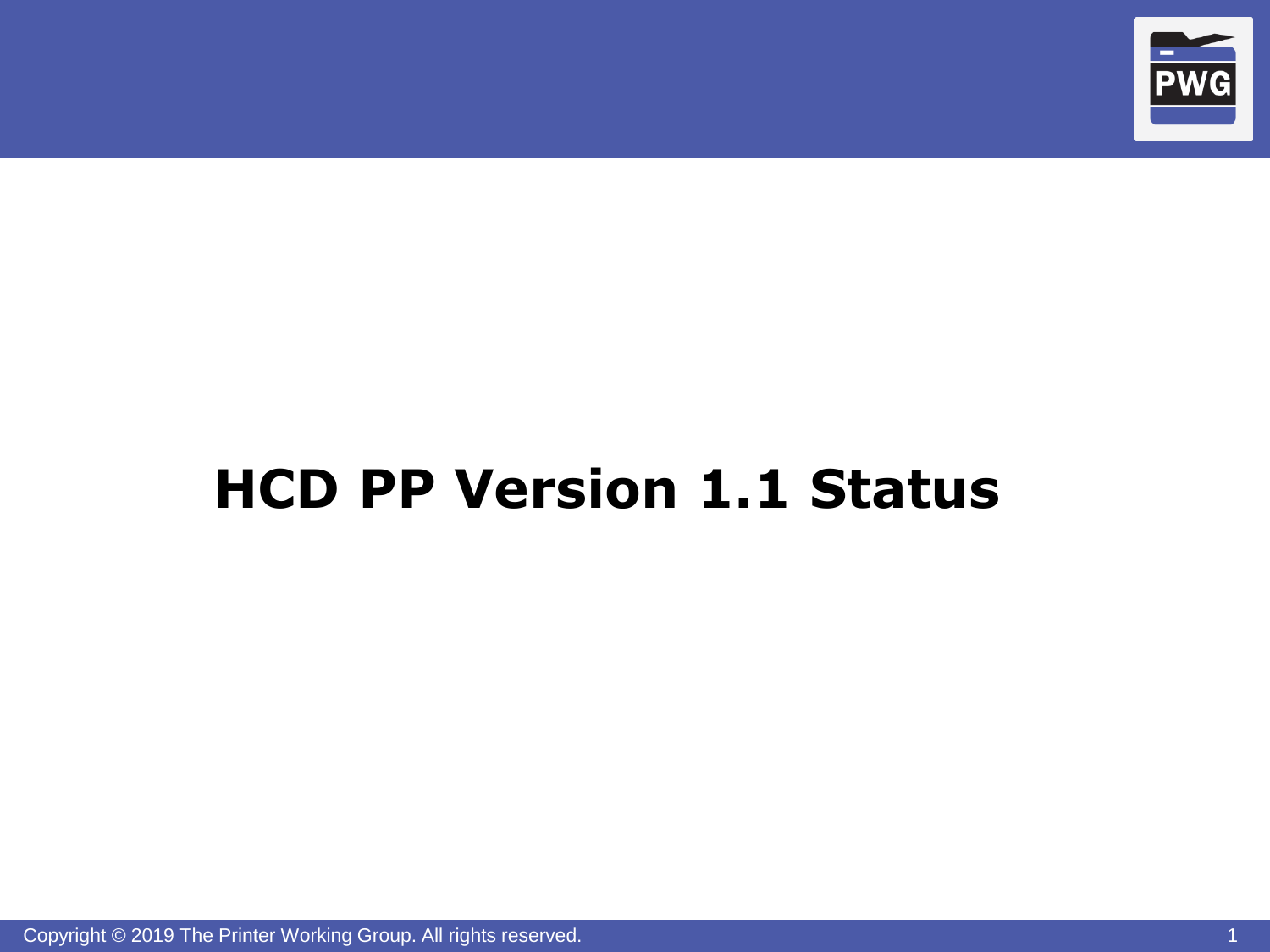# HCD PP Version 1.1 Status

Plan as of April 10<sup>th</sup>:

- Implement TD0393 to create the "final" HCD PP v1.1 text by end of April
- Submit to NIAP and JISEC for their review and approval as soon as possible thereafter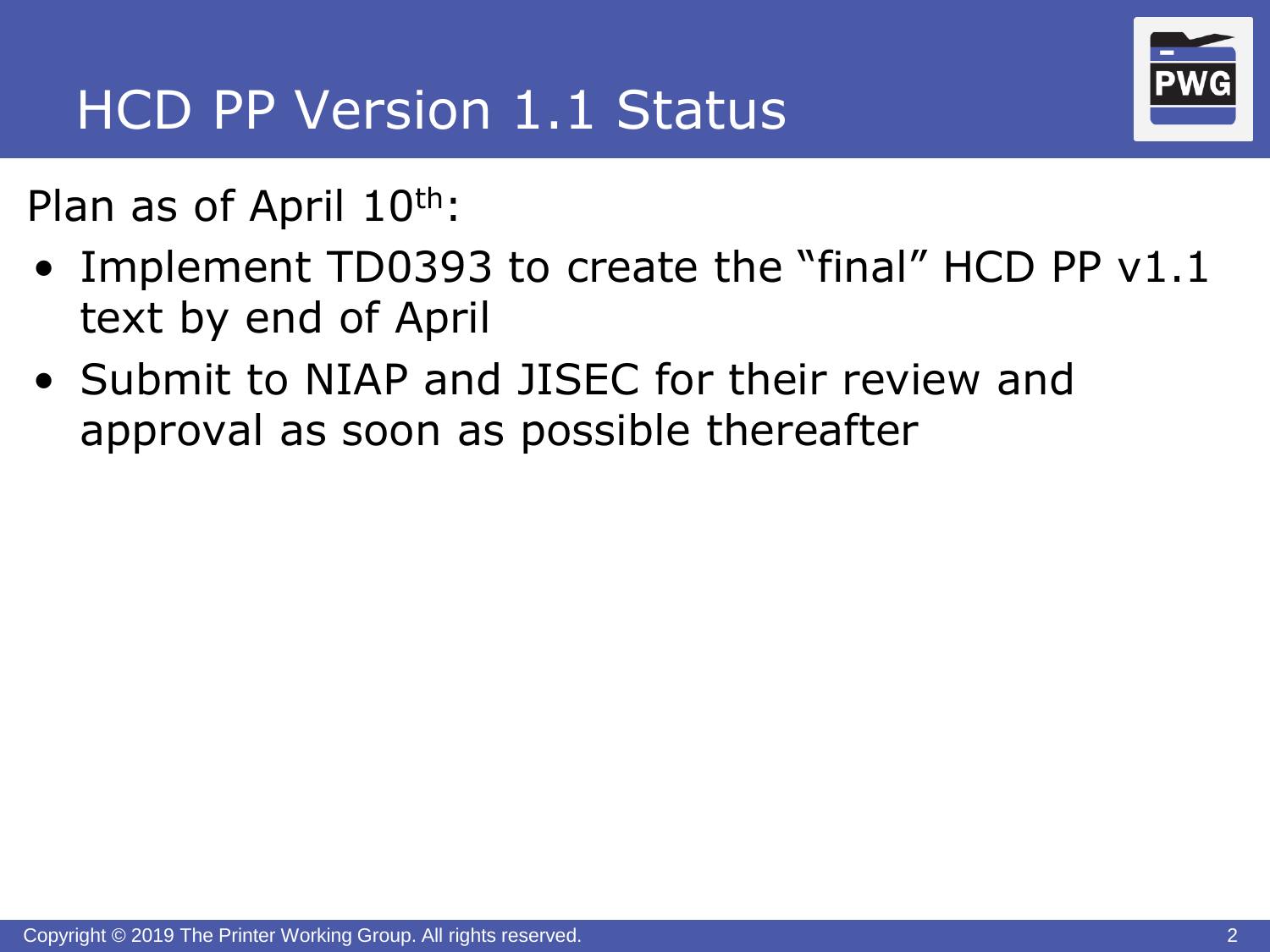#### HCD PP Version 1.1 Status



- One question/concern:
	- In announcing TLS Package 1.1 NIAP indicated that "As new and updated PPs/PP-Modules are published, they will make use of this TLS package, where applicable."
	- If we get HCD PP v1.1 approved by NIAP and JISEC, does that mean we automatically include TLS Package 1.1 by reference in place of FCS\_TLS\_EXT.1 that is currently in the HCD PP?

#### **Note: Per NIAP the answer is "YES"**

• Based on this the HCD TC hasn't yet decided whether or not to submit HCD PP v1.1 to NIAP/JISEC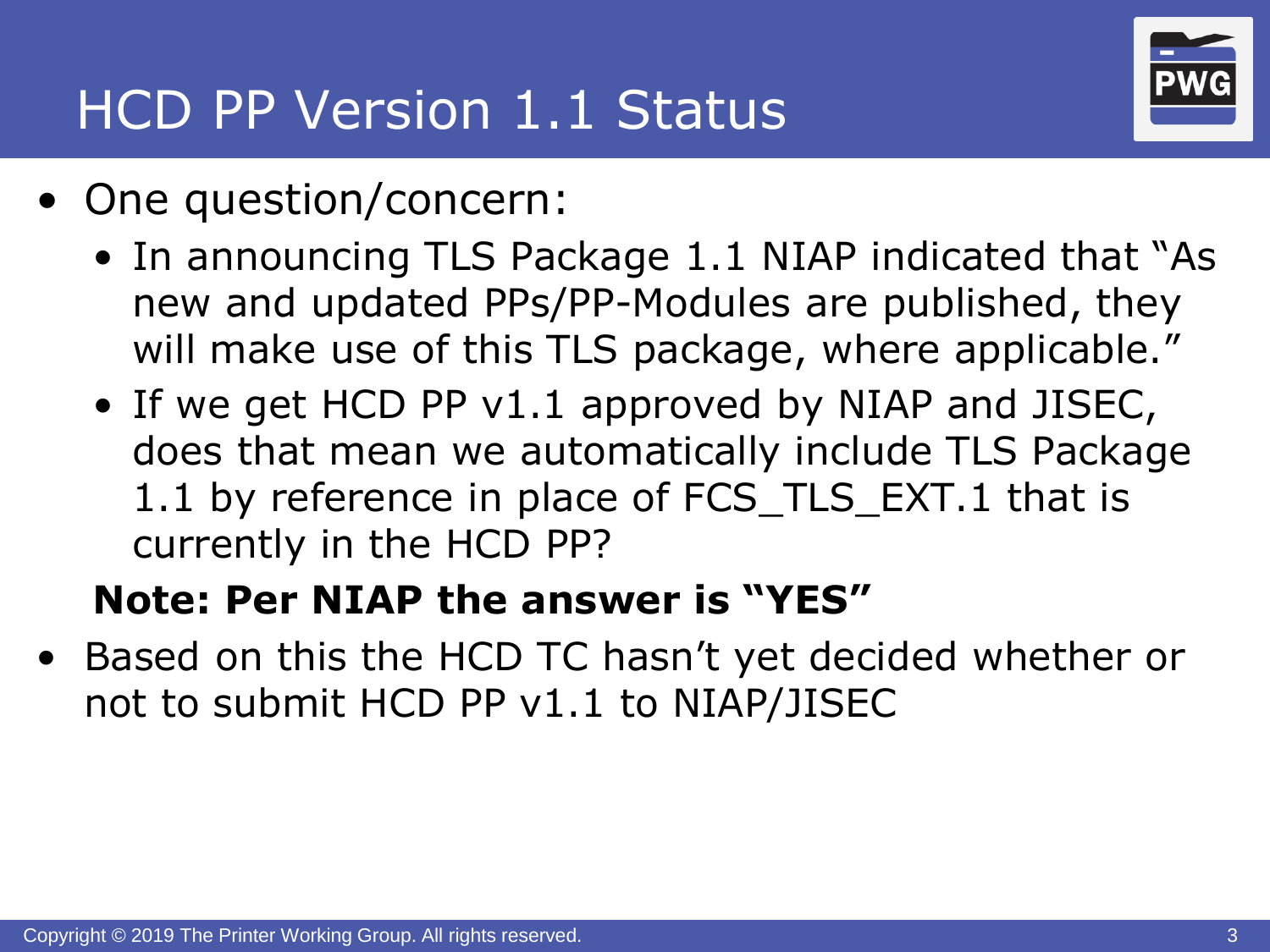

## **HCD iTC Status**

Copyright © 2019 The Printer Working Group. All rights reserved. 4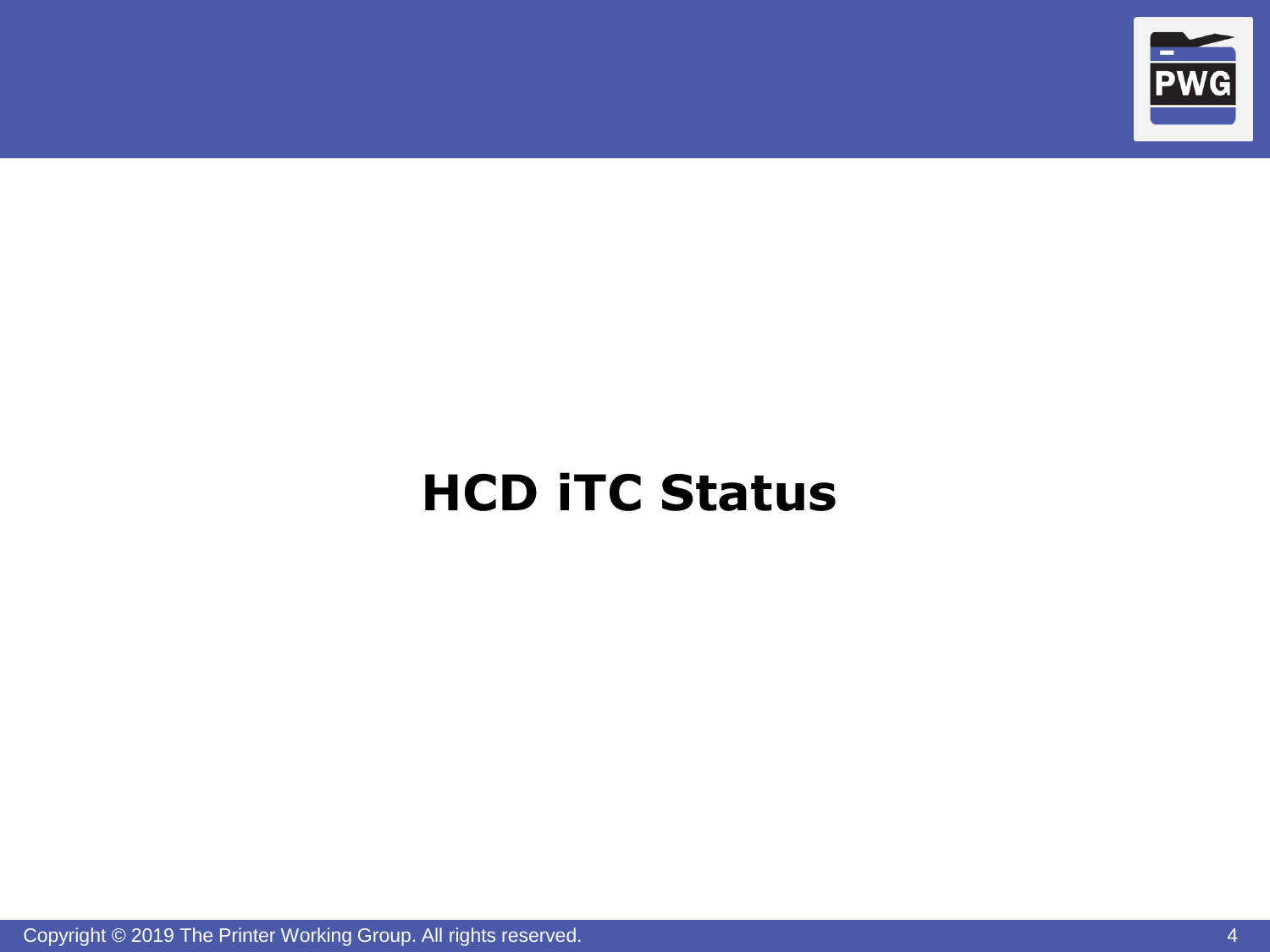# HCD iTC Status



- CCDB at its Oct 2018 Meeting chartered a CCDB Working Group (WG) containing the Korean and Japanese schemes. Goal was formation of the HCD iTC at the April CCDB meeting in Rome
- HCD WG is creating the following documents to be submitted to the CCDB for review at the April CCRA meeting:
	- Essential Security Requirements (ESR)
	- Terms of Reference (ToR)
- At the same time the HCD TC as creating its own versions of the same two documents plus a "Key Persons" document that will be referenced by the ToR

Goal is to fold the HCD TC documents into the HCD WG versions that are submitted to the CCDB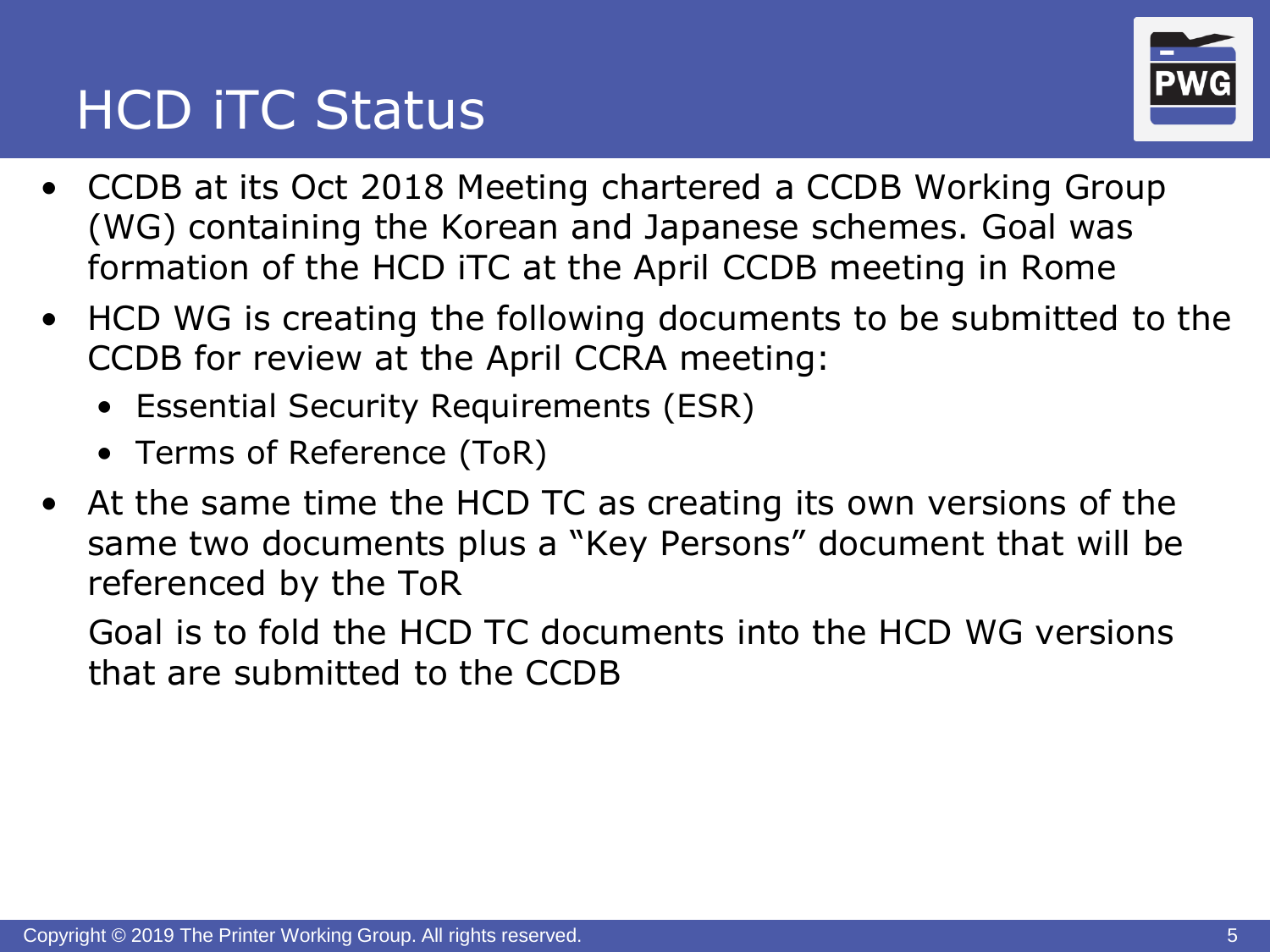# HCD iTC Status - Essential Security Requirements



- HCD TC members are reviewing the HCD WG draft ESR and will submit comments
	- Deadline for review: May  $24<sup>th</sup>$ , 2019
- HCD WG are welcome any improvement for the ESR if it is "helpful to increase the security level of hardcopy devices"
- To help the review, I created a comparison by section of the latest draft ESR created by the HCD TC to the latest draft ESR provided by the HCD Working Group.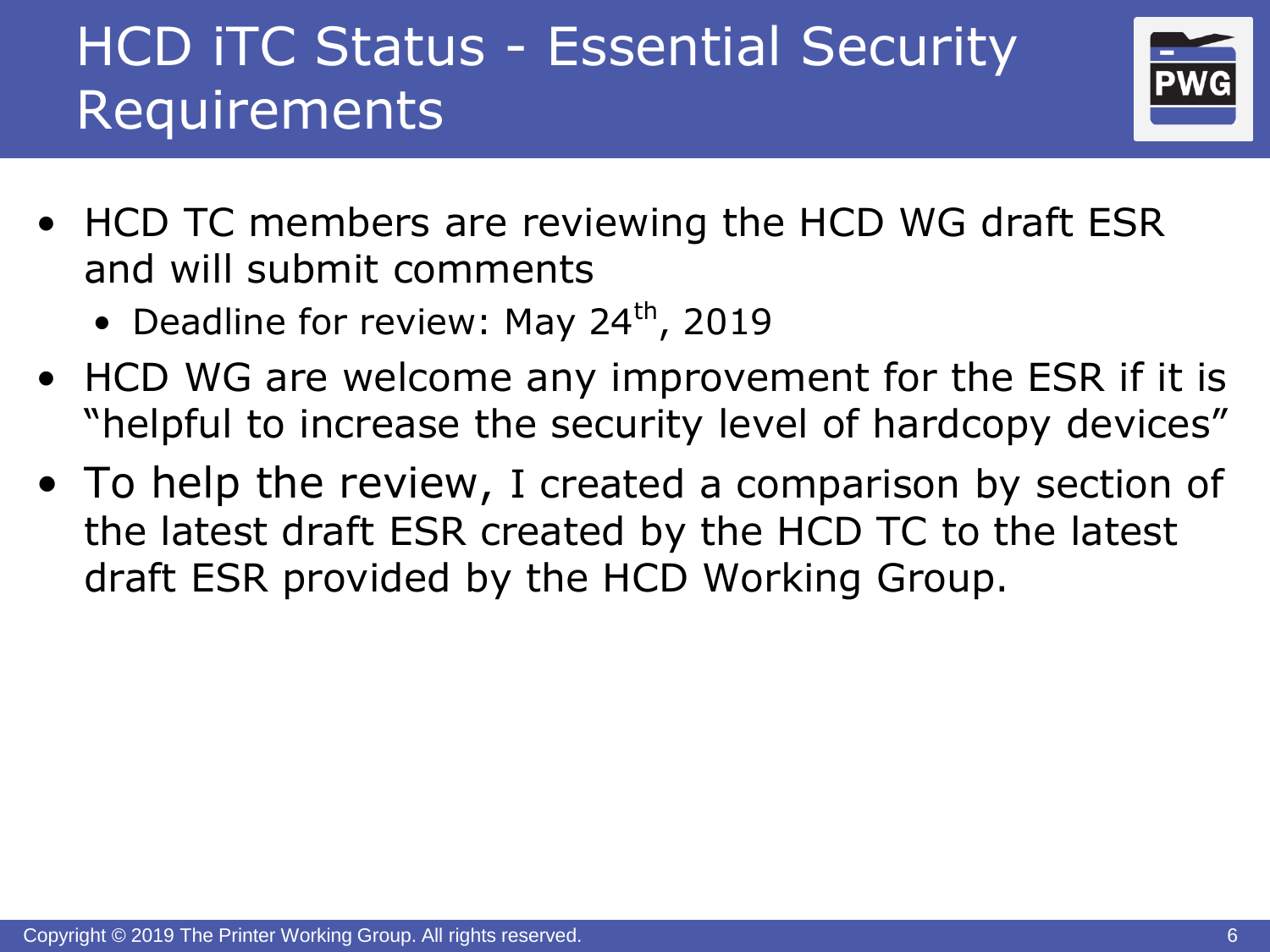# HCD iTC Status - Essential Security Requirements



- Some key differences between the two versions are:
	- Definition of what a Hardcopy Device is and associated use cases
	- Protection of TSF Protected and Confidential Data vs. Protection of HCD Critical Data
	- "HCD shall support testing of some subset of its security functionality to help ensure that the subset is operating properly." vs. "The HCD shall test some subset of its security functionality to ensure that the security functionality is not compromised by the detectable malfunction."
	- HCD TC version has the following ESR not in HCD WG version:

HCD shall verify the hardware-anchored integrity of firmware/software, including initial boot, operating system, and applications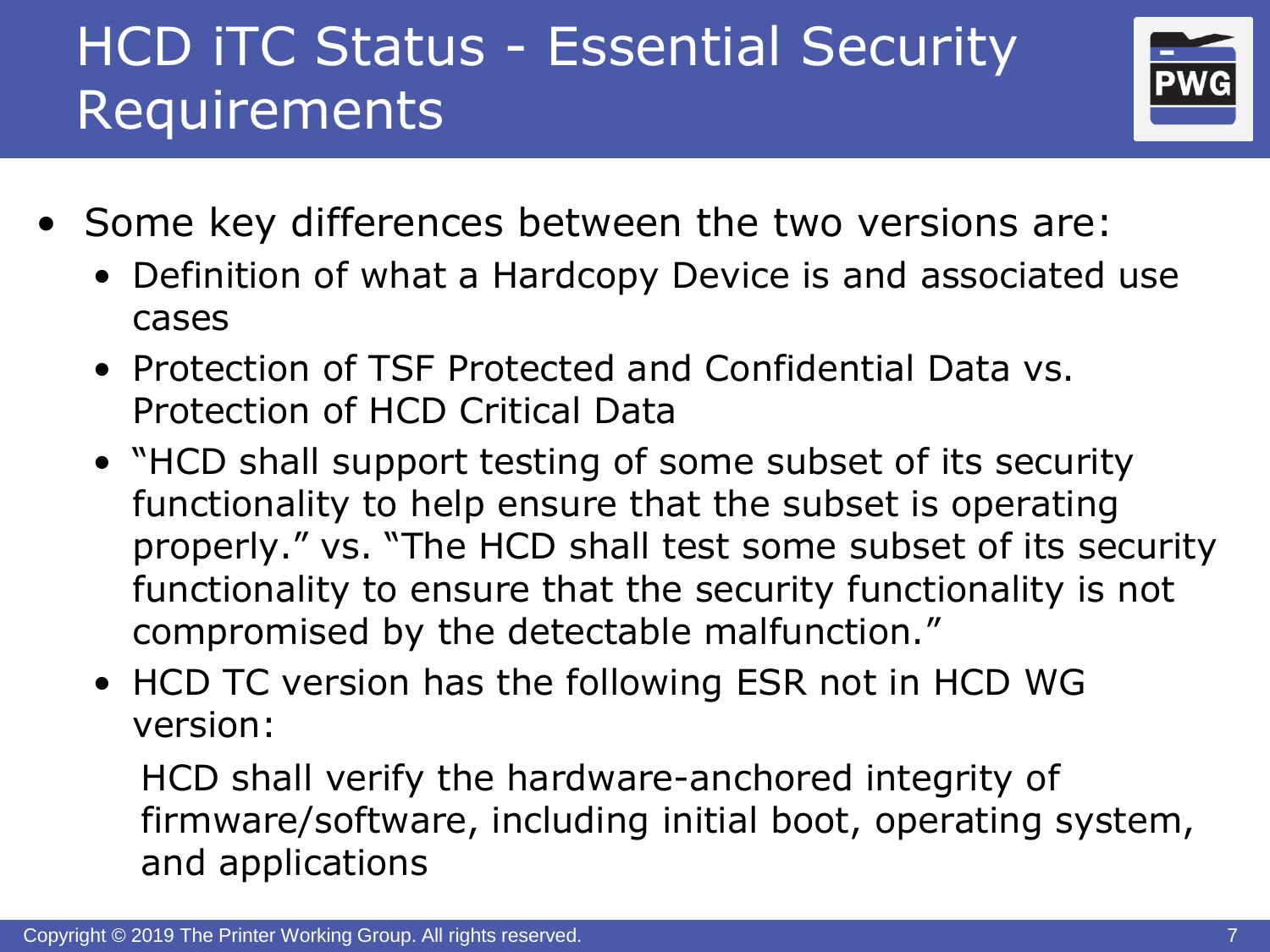# HCD iTC Status - Essential Security Requirements



- Some key differences between the two versions are:
	- HCD WG version has the following two ESRs not in HCD TC version:
		- The HCD shall ensure logical separation of the PSTN and the LAN if it provides a PSTN faxing function.

The HCD shall encrypt user document data and/or the HCD critical data (for confidentiality protection) stored on the nonvolatile storage device if it uses nonvolatile storage device for the purpose of storing those data. To support encryption, the HCD shall maintain key chains so that keys and key materials are protected. Note that the initial data of the key chain stored on the nonvolatile storage device without protection do not meet the requirement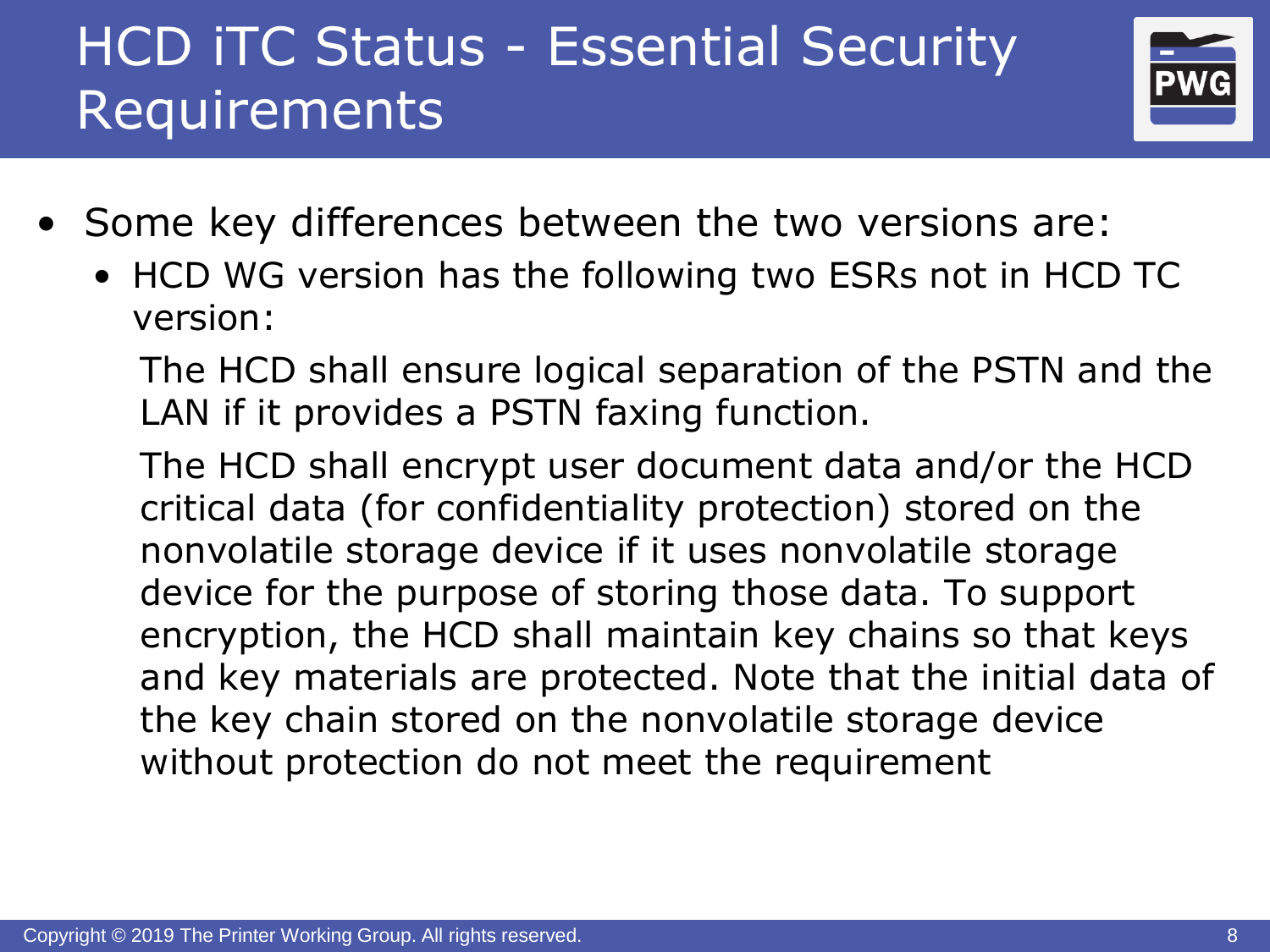# HCD iTC Status – Terms of Reference



- HCD TC shared the draft version of HCD iTC ToR to HCD WG (ITSCC, JISEC). HCD WG reviewed the draft ToR that was provided by HCD TC and had one major comment:
	- Wanted more details on the voting and decision process than the simplified process we borrowed from the OSPP iTC
- HCD TC resolved the comment by including from original draft; HCD WG accepted revised ToR and submitting it to the CCDB.
- CCDB ToR voting is not initiated yet. To make a progress, ITSCC (Korean Scheme) will remind the CCDB Chair about it. Also, HCD TC will continuously check the CCDB/CCMC voting progress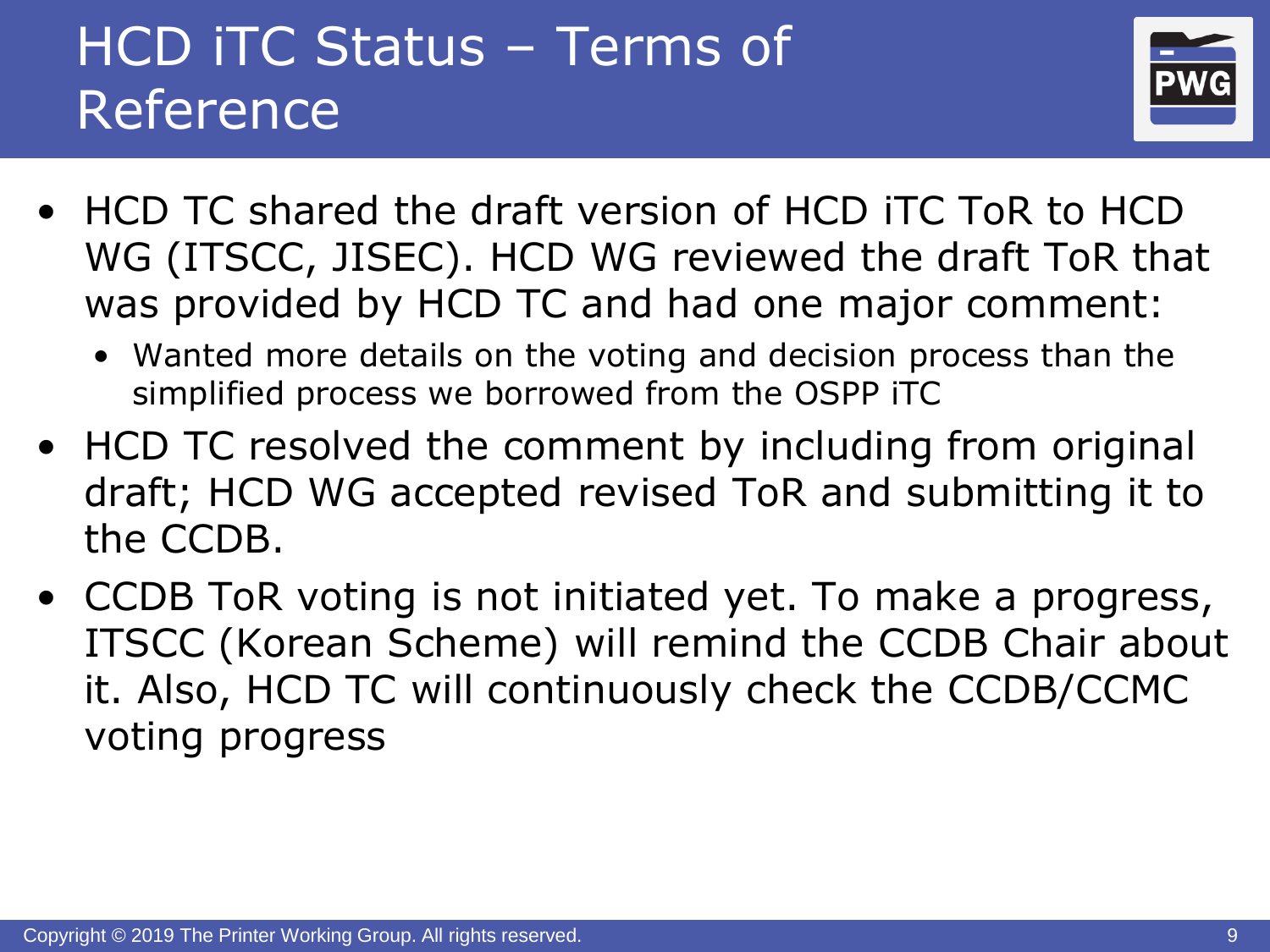# HCD iTC Status – "Key Persons" List

- HCD TC (Kwangwoo Lee) requested several HCD stakeholders to invite the SME(s) list of HCD iTC. According to the feedbacks of each organization, HCD TC created a draft Hardcopy Device International Technical Community – Key persons and affiliations
	- Made key roles 'TBD'
- Document submitted to HCD WG and accepted. Will be forwarded to CCDB.
- The Status of Subject Matter Experts
	- Industry SMEs: 30 members 14 organizations
	- Lab SMEs: 15 members 9 organizations
	- Certification Body SMEs: 4 members 3 schemes (KR, JP, SE)
		- Waiting the official feedback from 2 schemes (US, SE)
	- Other SMEs: 4 members (IEEE-ISTO PWG experts/Biometric iTC expert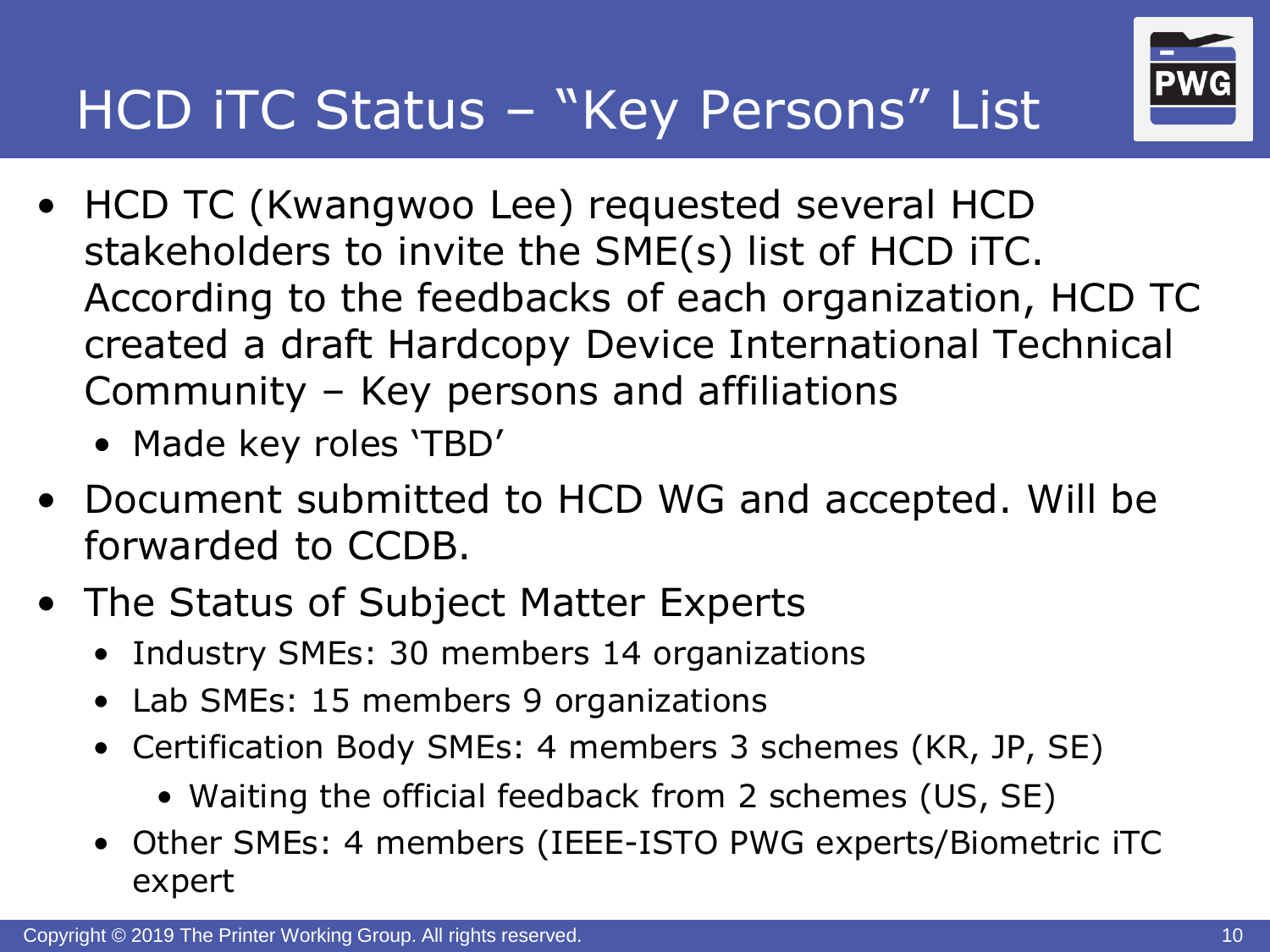

Copyright © 2019 The Printer Working Group. All rights reserved. 11 All 11 All 11 All 11 All 11 All 11 All 11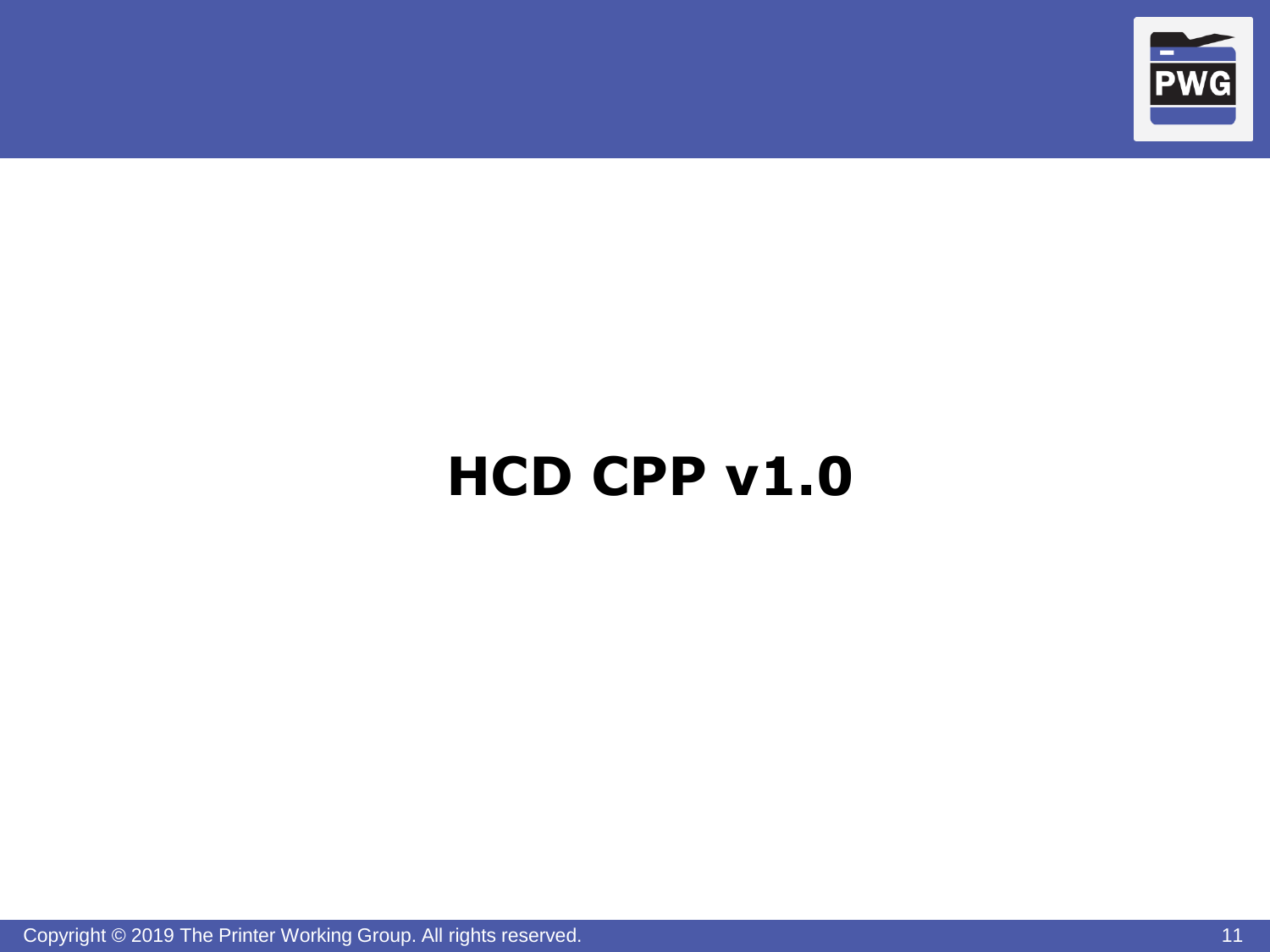

- Issues that should be considered for HCD cPP v1.0
	- HCD PP v1.1 comments that are open or deferred
	- Parking Lot issues from the development of HCD PP v1.0 (see backup slides)
	- Impact of recently approved NIST SP 800-131A and NIST SP 800-56B updates as they relate to:
		- Sunset of cipher suites with SHA1
		- Sunset of cipher suites with RSA Key Generation with keys < 2048 bits
	- Inclusion of requirement to include TLS 1.3 and removal of requirement to include TLS 1.1
	- Implementing the high-level requirements that are in the ESR approved by the CCDB
	- Updating Assurance Activities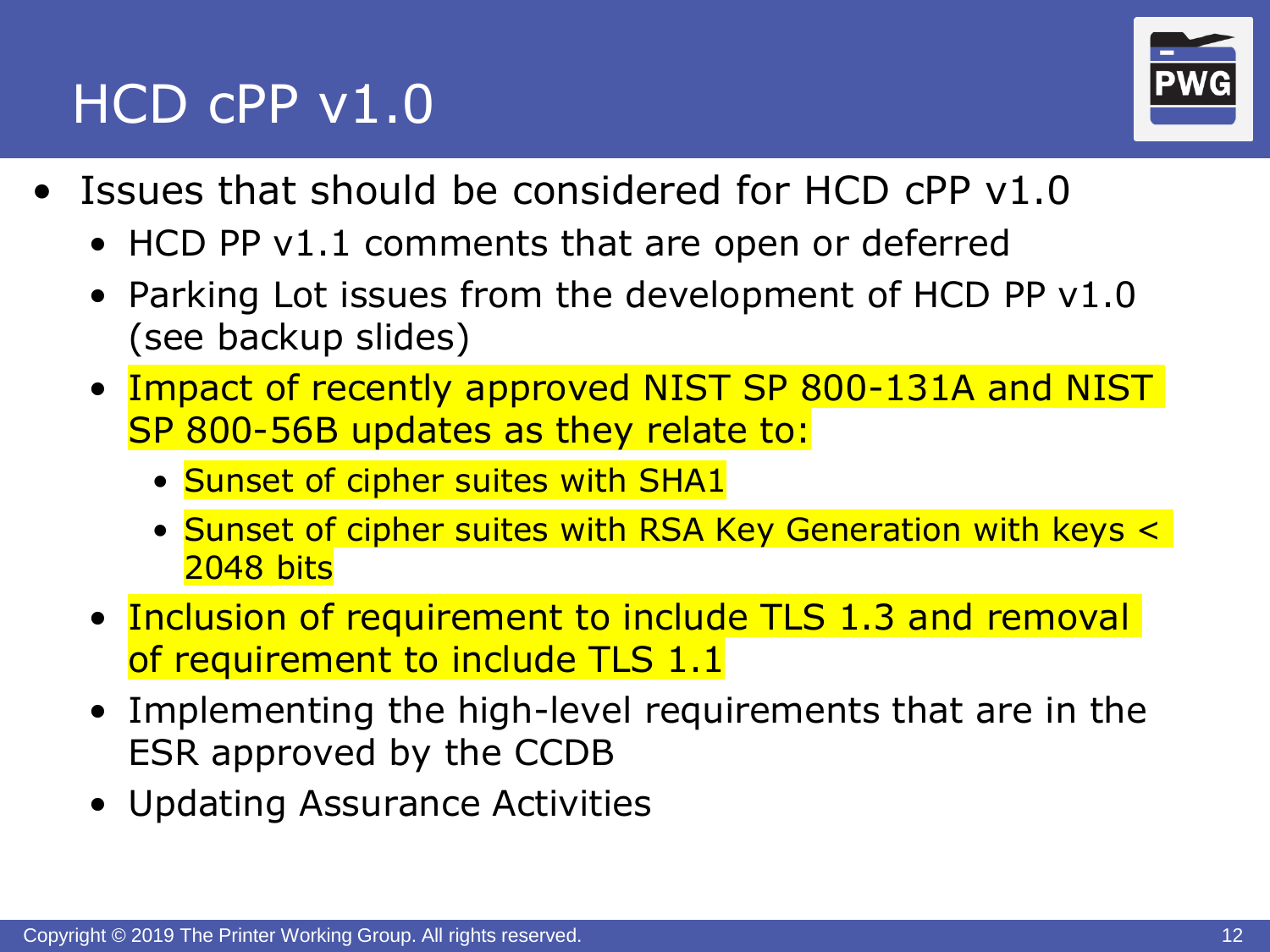

- Issues that should be considered for HCD cPP v1.0
	- NIAP TLS Package
		- Splitting up of separate requirements for TLS as a client and TLS as a server.
		- Elimination of support for any 'SHA' TLS cypher suites except for TLS\_RSA\_WITH\_AES\_128\_CBC\_SHA
		- The selection of TLS supporting 'mutual authentication' and 'session renegotiation and the TLS requirements for each of the two if either is supported.
		- New requirement for TLS as a client if any ECDHE or ECDHA cipher suites are selected in FCS\_TLSS\_EXT.5.
		- Inclusion by reference of FIA X509 EXT.1 (X.509 Certificate Validation) and FIA\_X509\_EXT.2 (X.509 Certificate Authentication) from NDcPP (see backup slides)
			- Support for OCSP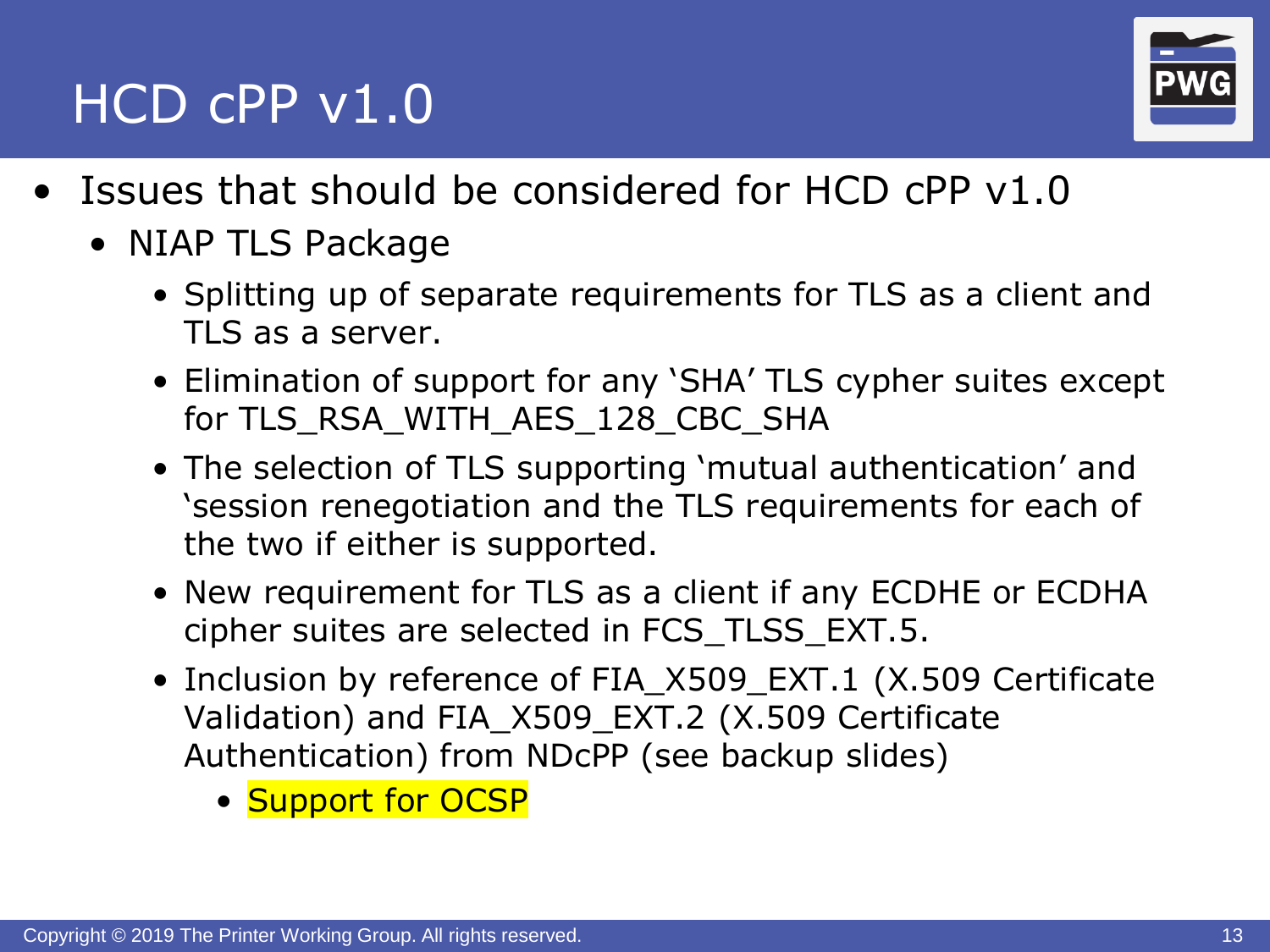

#### California "Password" Law

- As of Jan 1, 2020 each connected device must ensure that either:
	- The preprogrammed (aka "default") authentication password is unique to each device manufactured or
	- The device contains a security feature that requires a user to generate a new means of authentication (i.e., a new authentication password) before access is granted to the device for the first time

#### NIST SP 800-171

- As of Jan 1, 2018 requires among other things that we
	- Prohibit password use for a specified number of generations
	- Allow temporary password use for system logons with an immediate change to a permanent password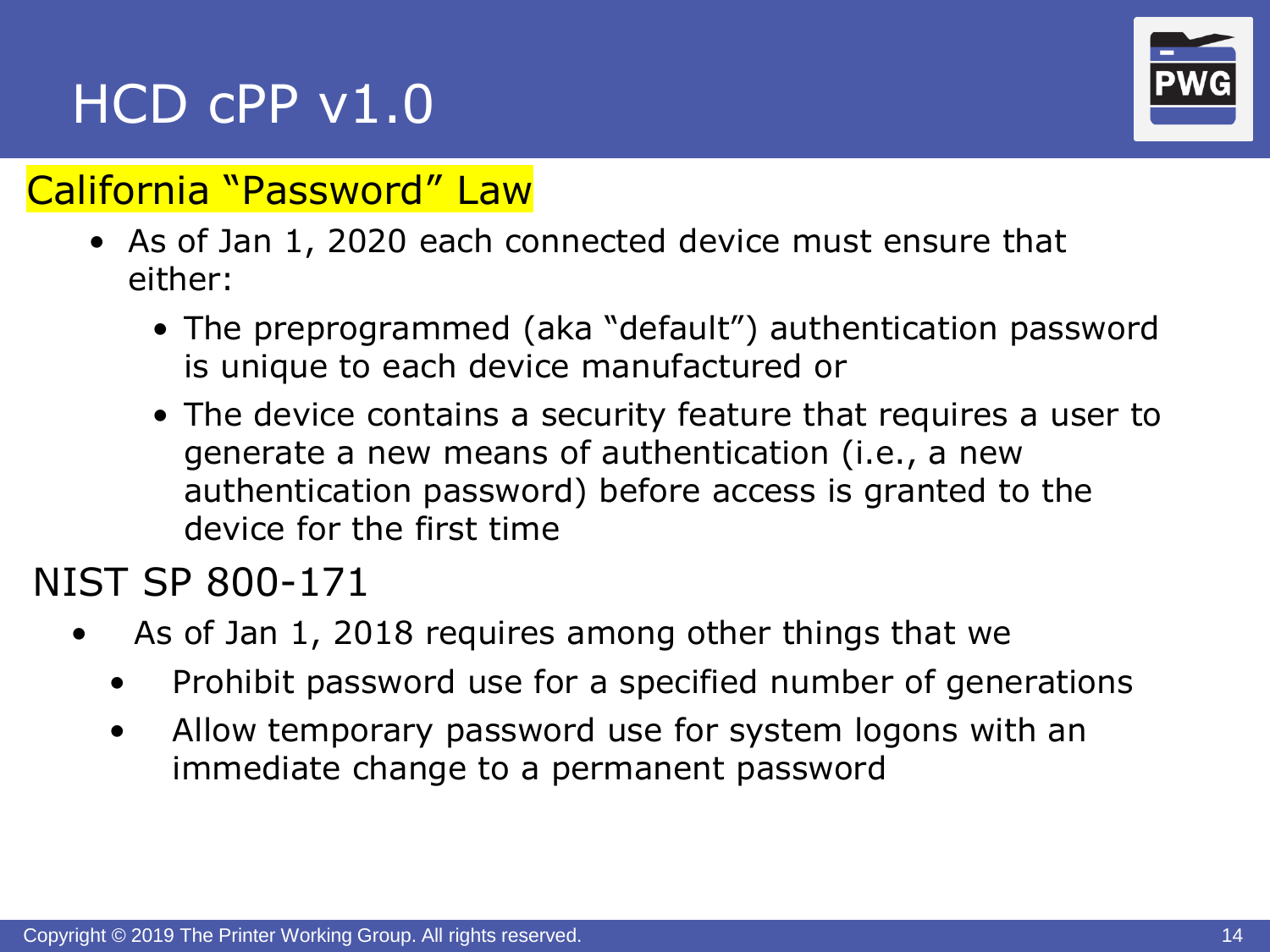

- More Issues that should be considered for HCD cPP v1.0
	- Privacy issues (e.g., GDPR)
	- Use of TPMs and SEDs and SSDs
	- Securing the default configuration
	- Integrating the work of the CCDB Cryptographic Working Group's cryptographic catalog
	- Impact of FIPS 140-3 which essentially points to ISO 19790
	- Implementing the latest NIST cryptographic algorithms and guidance
	- More specific requirements around the concepts of secure boot, roots of trust, etc. under the umbrella of a "trusted computing environment"
	- Dedicated security components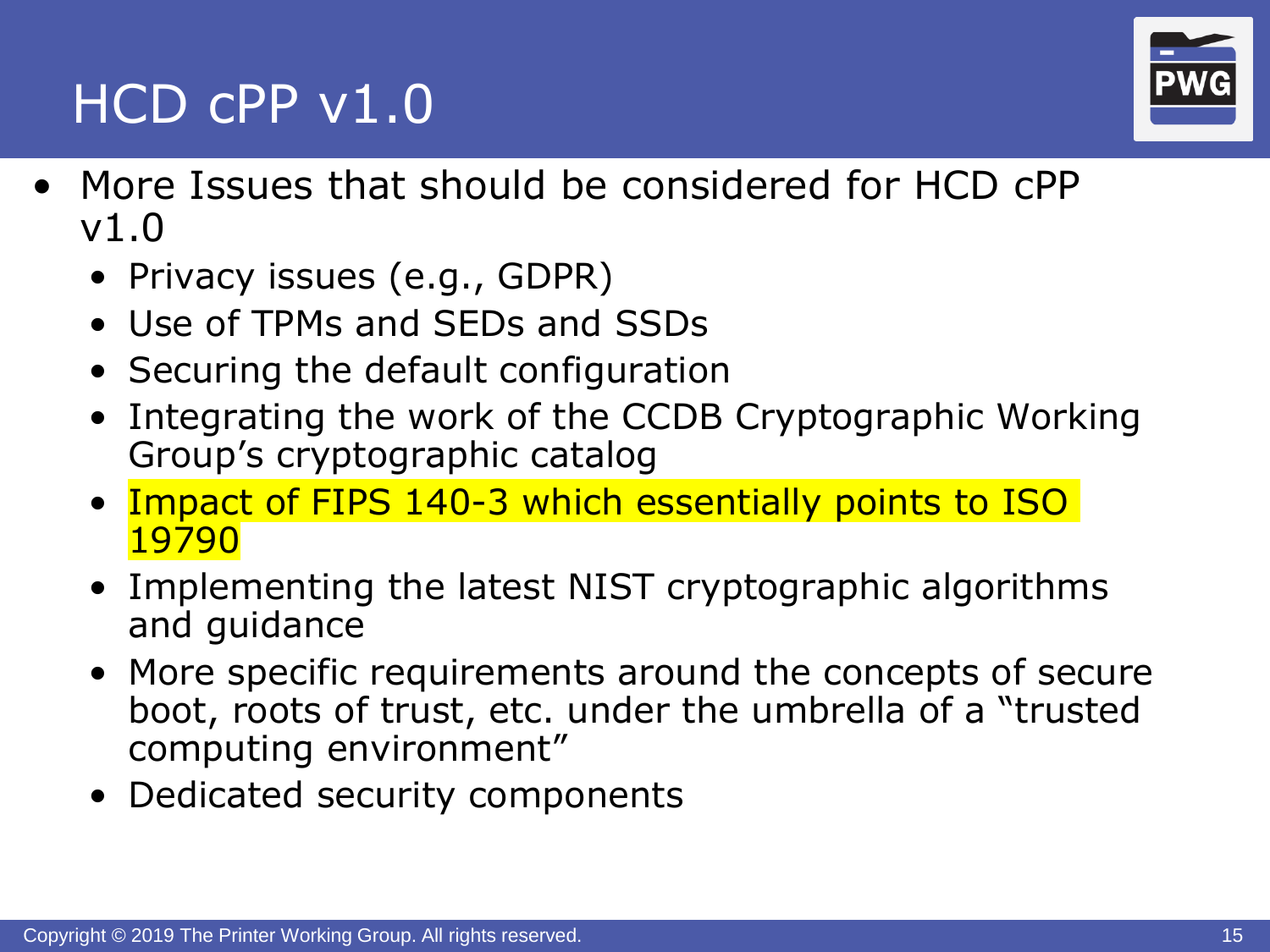## HCD iTC and HCD cPP v1.0



- Potential Schedule for creation of HCD cPP v1.0
	- CCMC approval of creation of HCD iTC July 2019
	- First HCD iTC F2F Meeting Sep 2019
	- First draft of HCD cPP v1.0 Apr 2020
	- Updated draft of HCD cPP v1.0 Oct 2020
	- HCD cPP  $v1.0$  submitted for approval by HCD iTC membership – Feb 2021
	- HCD cPP v1.0 submitted to CCDB for approval Mar 2021
	- HCD cPP v1.0 published Apr 2021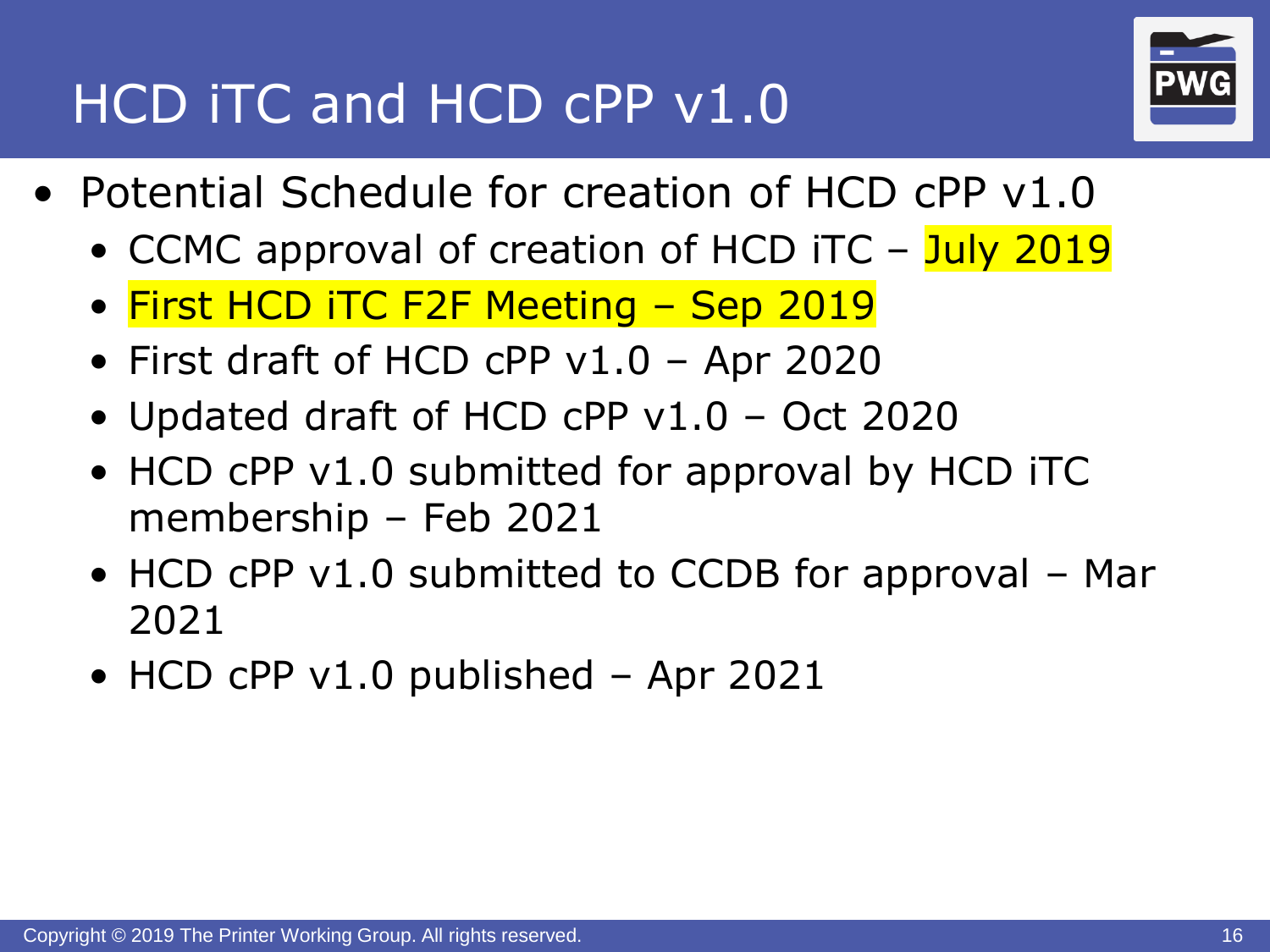

## **HCD Security Guide Status**

Copyright © 2019 The Printer Working Group. All rights reserved. 17 All 17 All 17 All 17 All 17 All 17 All 17 All 17 All 17 All 17 All 17 All 17 All 17 All 17 All 17 All 17 All 17 All 17 All 17 All 17 All 17 All 17 All 17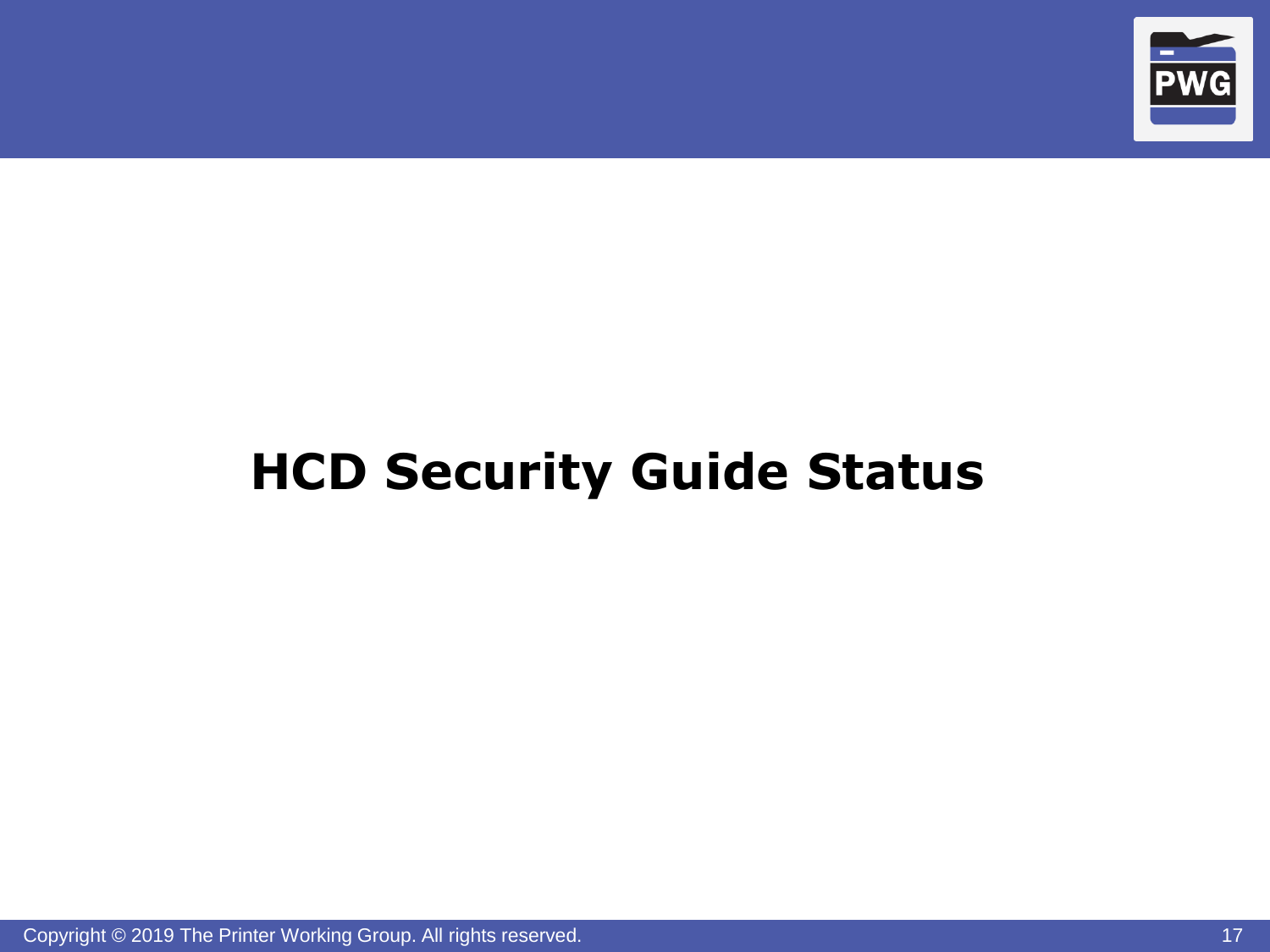#### Next Steps



- Submit HCD PP v1.1 to NIAP/JISEC and get it approved
- Implement the transition from the HCD TC  $\rightarrow$  HCD iTC
	- Determine and install "officers"
	- Set up meeting cadence, iTC membership, etc.
	- Have the first iTC meeting
- Reconcile any gaps between the HCD WG version and the HCD TC version of the ESR
- Start work on HCD cPP v1.0
	- Develop plan for development, review and release of HCD  $CPP V1.0$
	- Determine content scope
	- Initiate "transition" of HCD PP v1.1 into first draft
	- Update and review drafts as necessary to create "final" version
	- Get iTC review and approval for "final" version
	- Release HCD cPP v1.0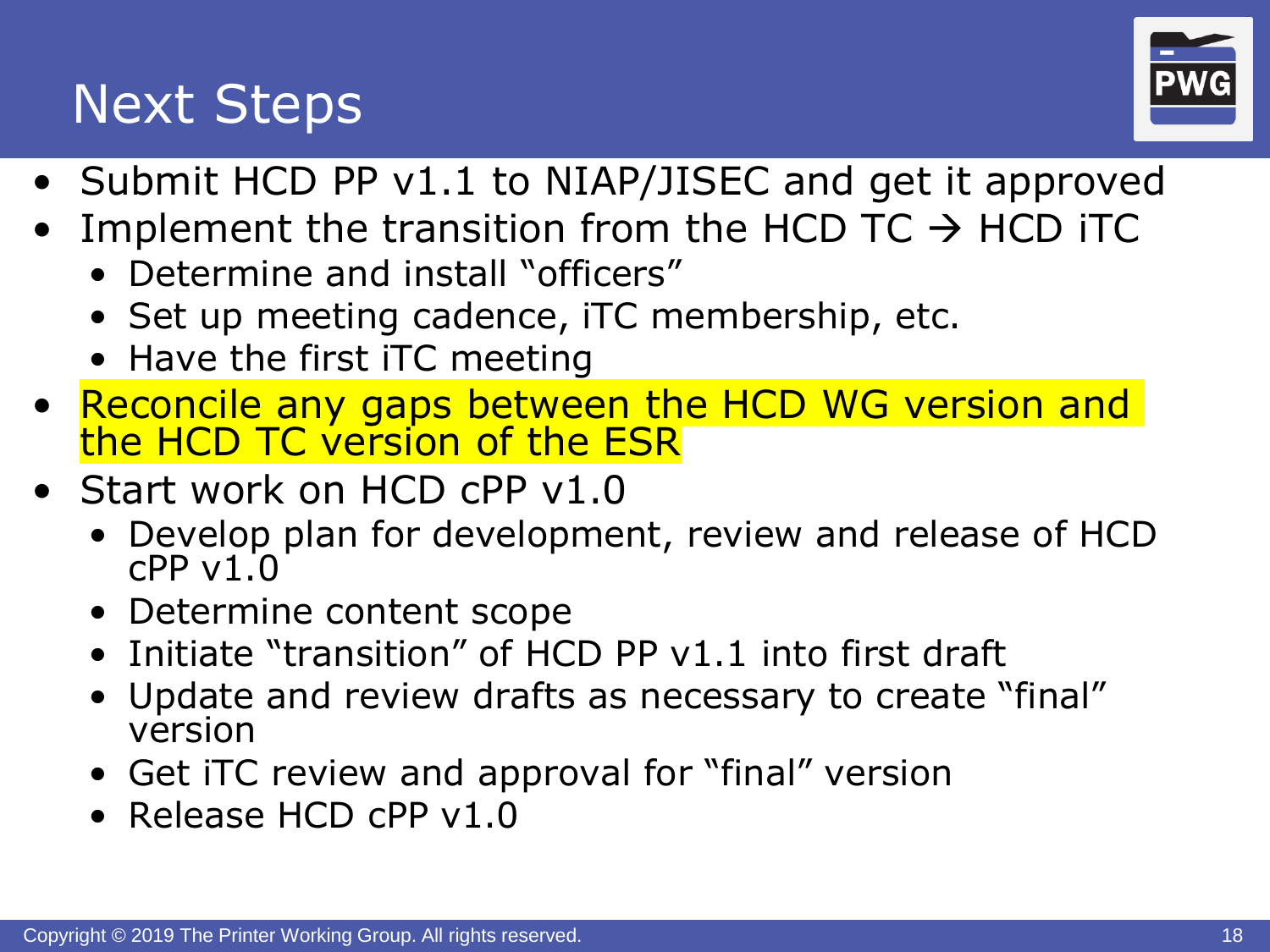

#### **Support for Other Standards Activities Related to HCD Security**

Copyright © 2019 The Printer Working Group. All rights reserved. 19 All 19 All 19 All 19 All 19 All 19 All 19 A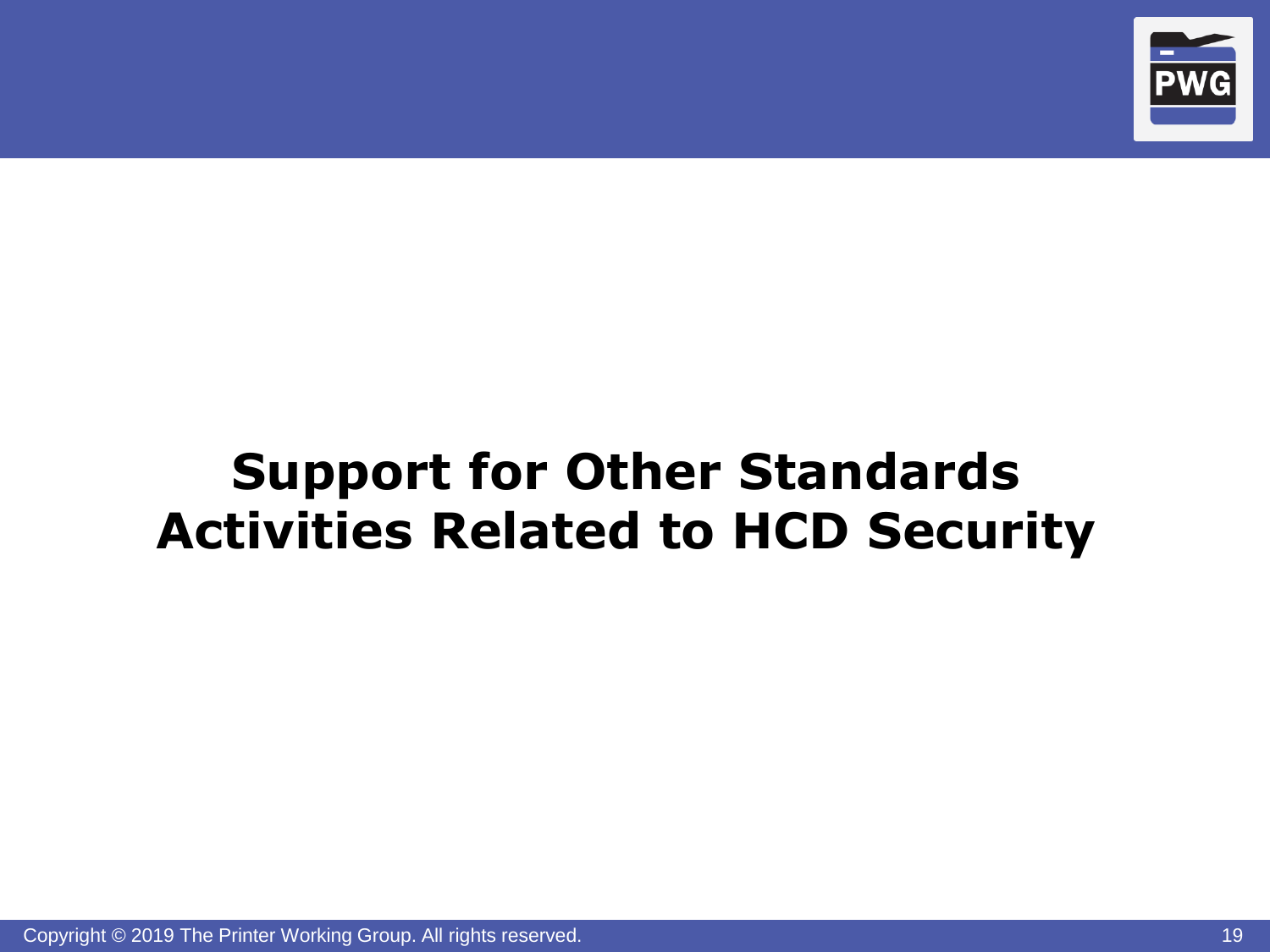

# Potential Standard Body "Targets"

- IETF (Internet Engineering Task Force) FREE! TLS (Transport Layer Security) WG -- vendors, cryptographers, and gov't agencies worldwide
- SACM (Security Automation and Continuous Monitoring) -- heavy TCG and US gov't participation - "son of SCAP"
- RATS (Remote ATtestation ProcedureS) brand new! -- device and entity attestation - heavy TCG, GP, ARM, USG participation
- SAAG (Security Area Advisory Group) -- heads-ups on new and ongoing security work
- IRTF CFRG (Internet Research Task Force Crypto Forum RG) -- pre-eminent group of cryptographers and security experts!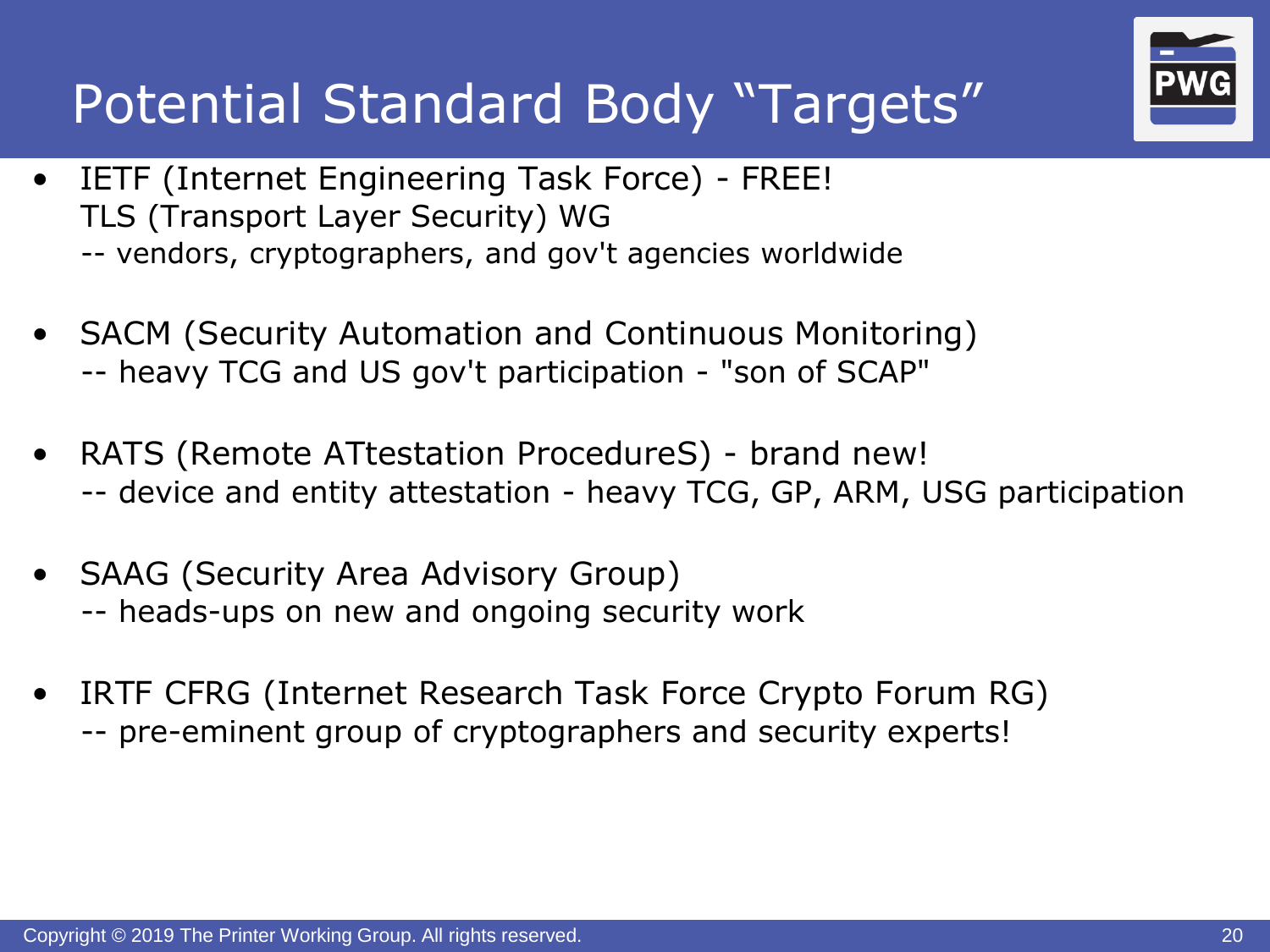

# Potential Standard Body "Targets"

- (2) TCG (Trusted Computing Group) \$15K/year for corporations -- Ricoh, Canon, Google, Qualcomm, Samsung, Infineon, NXP, etc. members
- TPM (Trusted Platform Module)
	- -- voting TPM 2.0 r1.55 out for public review \*and\* publication
- TNC (Trusted Network Communications) -- heavy collaboration w/ IETF NEA, SACM, RATS, and others
- EmSys (Embedded Systems)

•

- -- SGs on Network Equipment, IoT, Industrial, Vehicles, etc.
- -- home of former Hardcopy Device WG
- MPWG (Mobile Platform WG) and TMS (Trusted Mobility Solutions) WG -- mobile phones, telecom networks, 4G and 5G w/ ETSI, 3GPP, GP, etc.